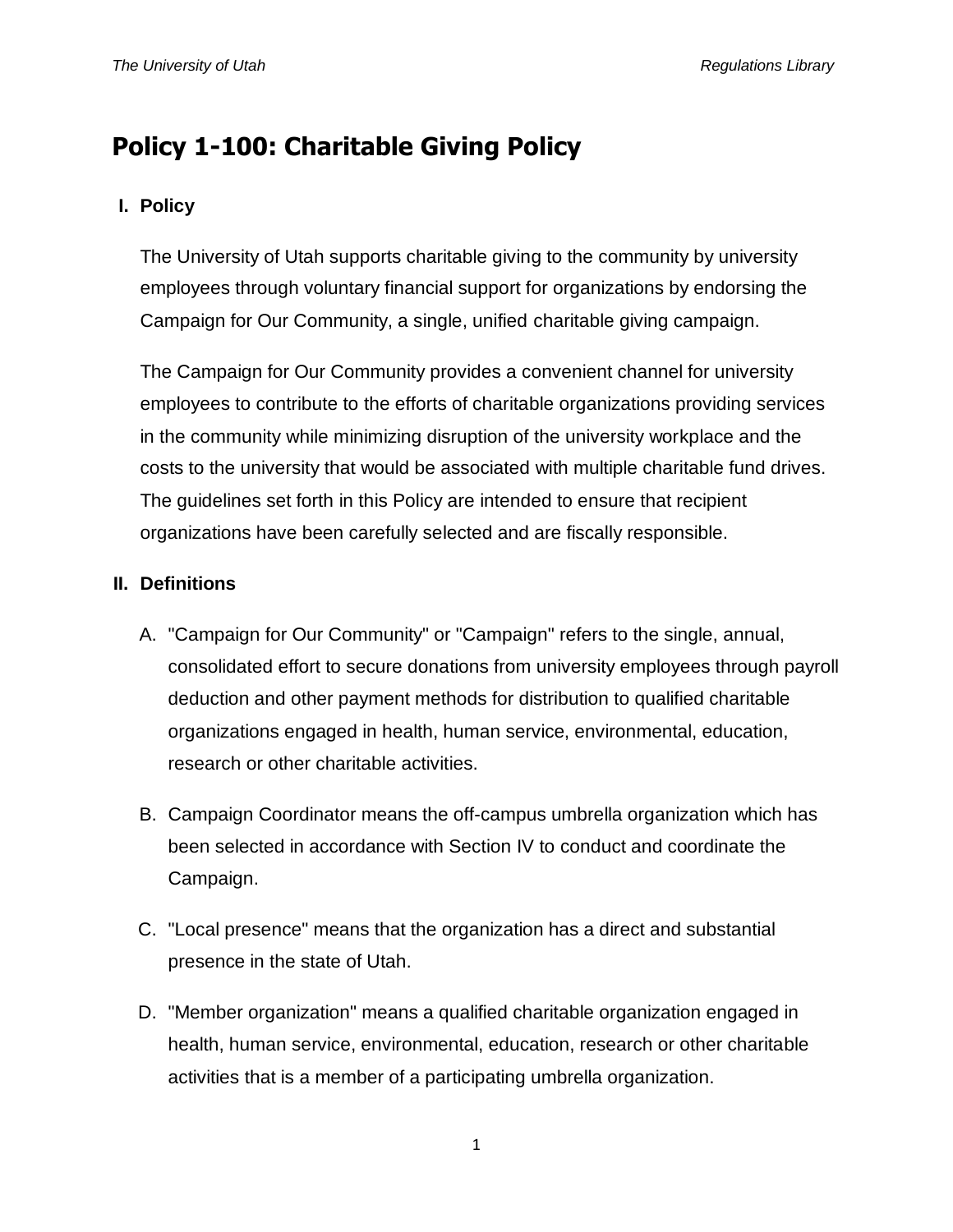E. "Participating umbrella organization" means an umbrella organization or a federation whose application has been accepted by the Charitable Giving Policy Committee.

## **III. Administration of the Charitable Giving Policy**

The Vice President for Human Resources shall be designated as chair of the Charitable Giving Policy Committee or "Policy Committee," which shall consist of representatives from each vice presidential area and from the office of General Counsel. Each vice president and the General Counsel shall appoint one representative to serve for an unlimited term as a member of the Policy Committee. The Policy Committee is responsible for implementing this Policy.

## **IV. Selection of Campaign Coordinator**

The Campaign Coordinator is responsible for providing fund raising and administrative support for the Campaign, including campaign planning, training, and donation processing. The Campaign Coordinator is selected through the Request for Proposals ("RFP") process. The vice president for university relations, or designee, is responsible for preparing the RFP and evaluating proposals. The Campaign Coordinator will be selected for at least three (3) but not more than four (4) years.

- A. The following factors shall be considered in selecting the Campaign Coordinator:
- B. Financial stability and responsibility;Experience in conducting and coordinating unified workplace campaigns;
- C. The percentage of fund raising and other fees assessed on donations;
- D. Ability to distribute donations to individual organizations in a timely manner;
- E. Resources to effectively organize and conduct the Campaign;
- F. Ability to work closely with various umbrella organizations and the university community.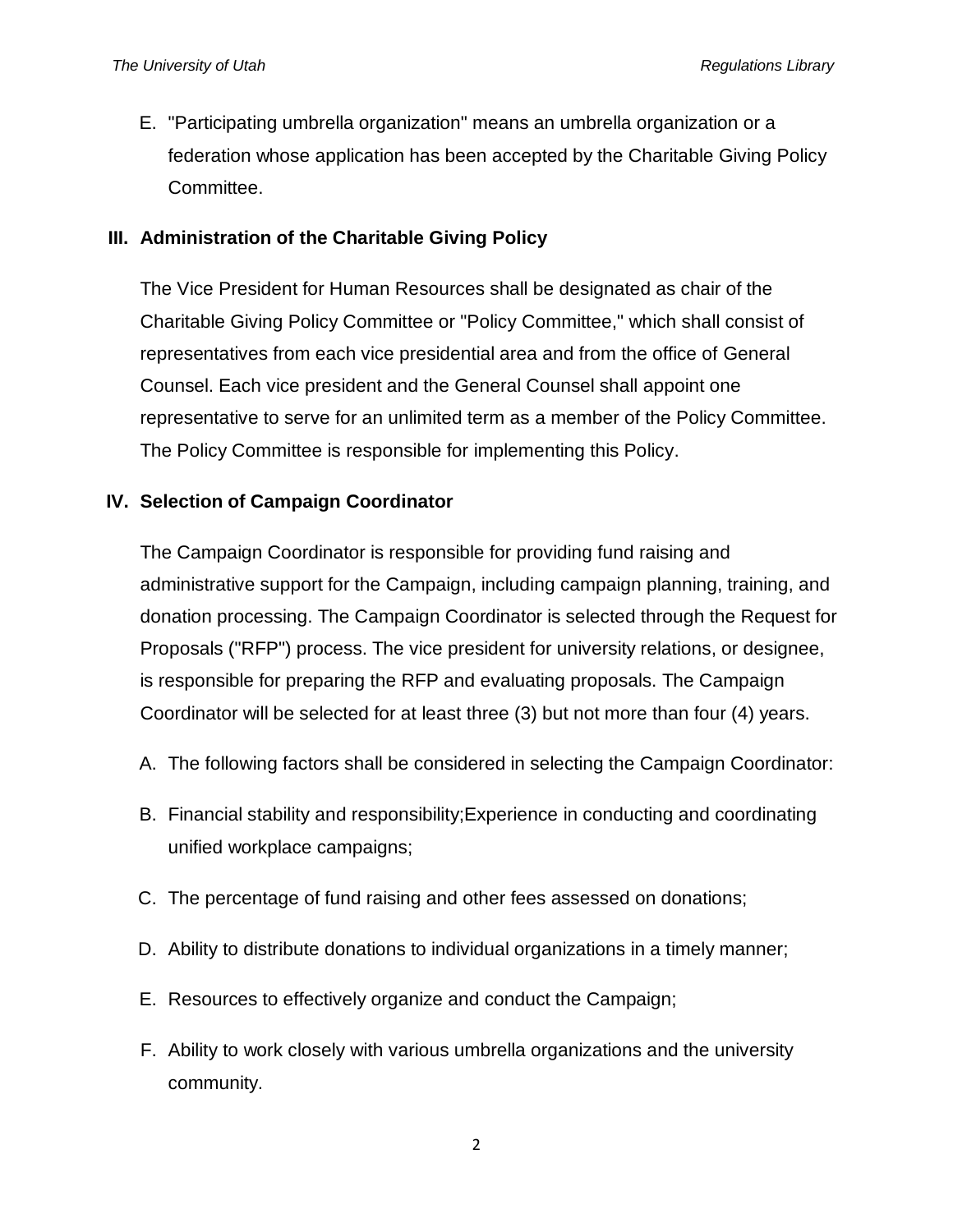- G. Supportive of the goals and philosophy of the Campaign.
- H. Other relevant criteria as set forth in the RFP.

## **V. Applications for Participation in Campaign for Our Community**

- A. An umbrella organization desiring to participate in the Campaign must submit an application form and the documentation and certifications required under Section VI by the application deadline.
- B. The Campaign application deadline will be publicly announced at least four (4) months prior to the Campaign kick-off.
- C. The Policy Committee shall evaluate each umbrella organization's application, based on the criteria set forth in Section VI. In order to participate in the Campaign, an umbrella organization must meet all criteria.
- D. If the Policy Committee denies the application, the applying umbrella organization may request reconsideration within ten (10) days by writing to the University's General Counsel. The decision of the General Counsel is final.

## **VI. Eligibility Criteria**

- A. Broad Base of Service. The umbrella organization must serve a minimum of ten (10) member organizations that meet the requirements of this section.
- B. Non-profit status. The umbrella organization must be a  $501(c)(3)$  corporation in existence for at least five (5) years before application to participate in the Campaign. The organization must submit a copy of the IRS determination letter indicating that it is exempt. The umbrella organization must certify that all of its member organizations are 501(c)(3) corporations.
- C. Registration. The umbrella organization must be incorporated as a non-profit corporation in the state of Utah or registered as a foreign non-profit corporation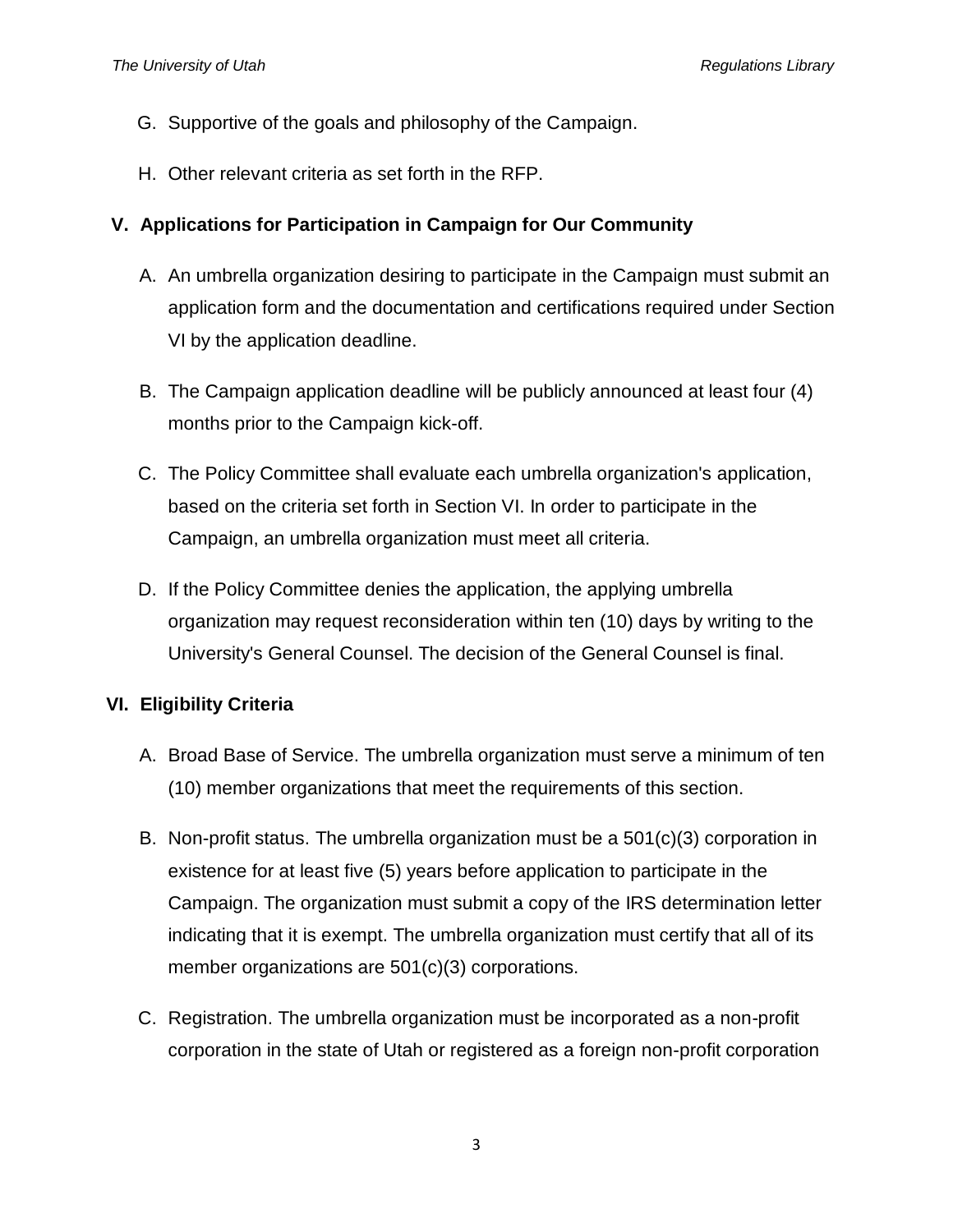doing business in the state of Utah. The umbrella organization must certify that all of its member organizations are incorporated or registered in the state of Utah.

- D. Local Presence. The umbrella organization must have a substantial local presence in the state of Utah with a history of providing programs and services in an effort to meet the needs of the community. The umbrella organization must have an active local volunteer board of directors, serving without compensation through regular meetings and exercising satisfactory administrative controls. The umbrella organization must certify that all of its member organizations meet this requirement.
- E. Annual Reports. The umbrella organization must submit a copy of its IRS Form 990 and an independent certified audit of its revenues and expenses for the previous two (2) years. Upon request, the umbrella organization must provide the university with copies of these documents for any of its member organizations.
- F. Administrative Costs. The umbrella organization may not spend more than a reasonable percentage of its revenues on administrative expenses. The umbrella organization must have satisfied this requirement for the previous two (2) years. Information regarding the organization's administrative expenses must be available to the public. The umbrella organization must certify that all of its member organizations meet this requirement.
- G. Nondiscrimination. The umbrella organization must have a Policy prohibiting unlawful discrimination, as defined by state or federal law. The umbrella organization must certify that all of its member organizations meet this requirement.

## **VII. Miscellaneous Matters**

A. Non-designated pledges. Non-designated pledges will be divided proportionately among the umbrella agencies, based on that year's giving designations.

4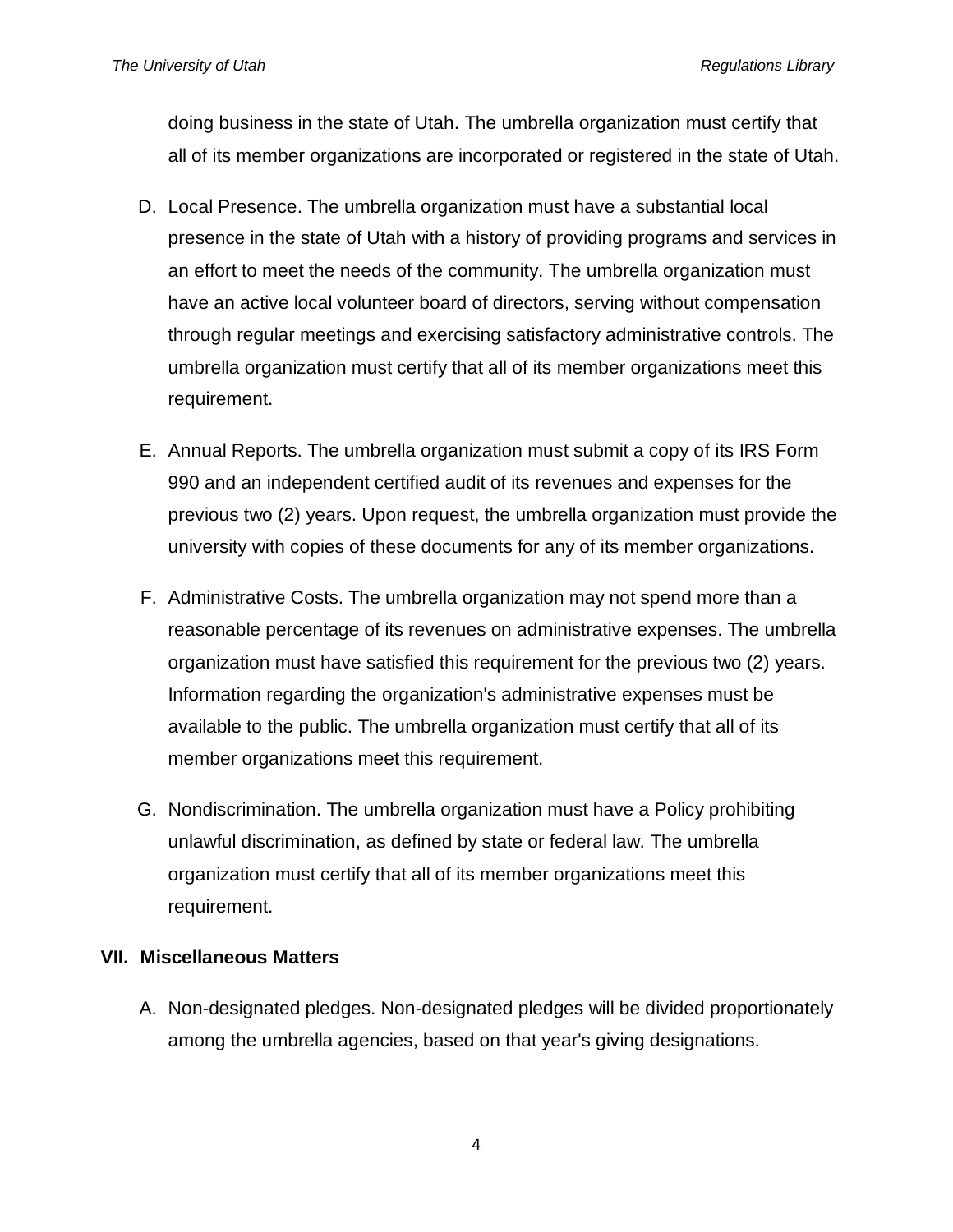- B. Advertising. Literature regarding each umbrella organization will be included in the Campaign's primary mailing. The university will not include individual agency literature in any of its mailings. The university reserves the right to approve literature to be included in Campaign mailings.
- C. Bennion Center. The University of Utah Bennion Center may participate in the Campaign for soliciting volunteer time only even though it does not meet all of the requirements of Section VI.

*[Note: Part VIII-IX of this Regulation (and all other University Regulations) are Regulations Resource Information – the contents of which are not approved by the Academic Senate or Board of Trustees, and are to be updated from time to time as determined appropriate by the cognizant Policy Officer and the Institutional Policy Committee, as per Policy 1-001 and Rule 1-001.]*

#### **VIII. Contacts**

The designated contact officials for this Policy are:

- A. Policy Owner (primary contact person for questions and advice): Chief Human Resources Officer.
- B. Policy Officer:Vice President and General Counsel

These officials are designated by the University President or delegee, with assistance of the Institutional Policy Committee, to have the following roles and authority, as provided in University Rule 1-001:

*"A 'Policy Officer' will be assigned by the President for each University Policy, and will typically be someone at the executive level of the University (i.e., the President and his/her Cabinet Officers). The assigned Policy Officer is authorized to allow exceptions to the Policy in appropriate cases.... "*